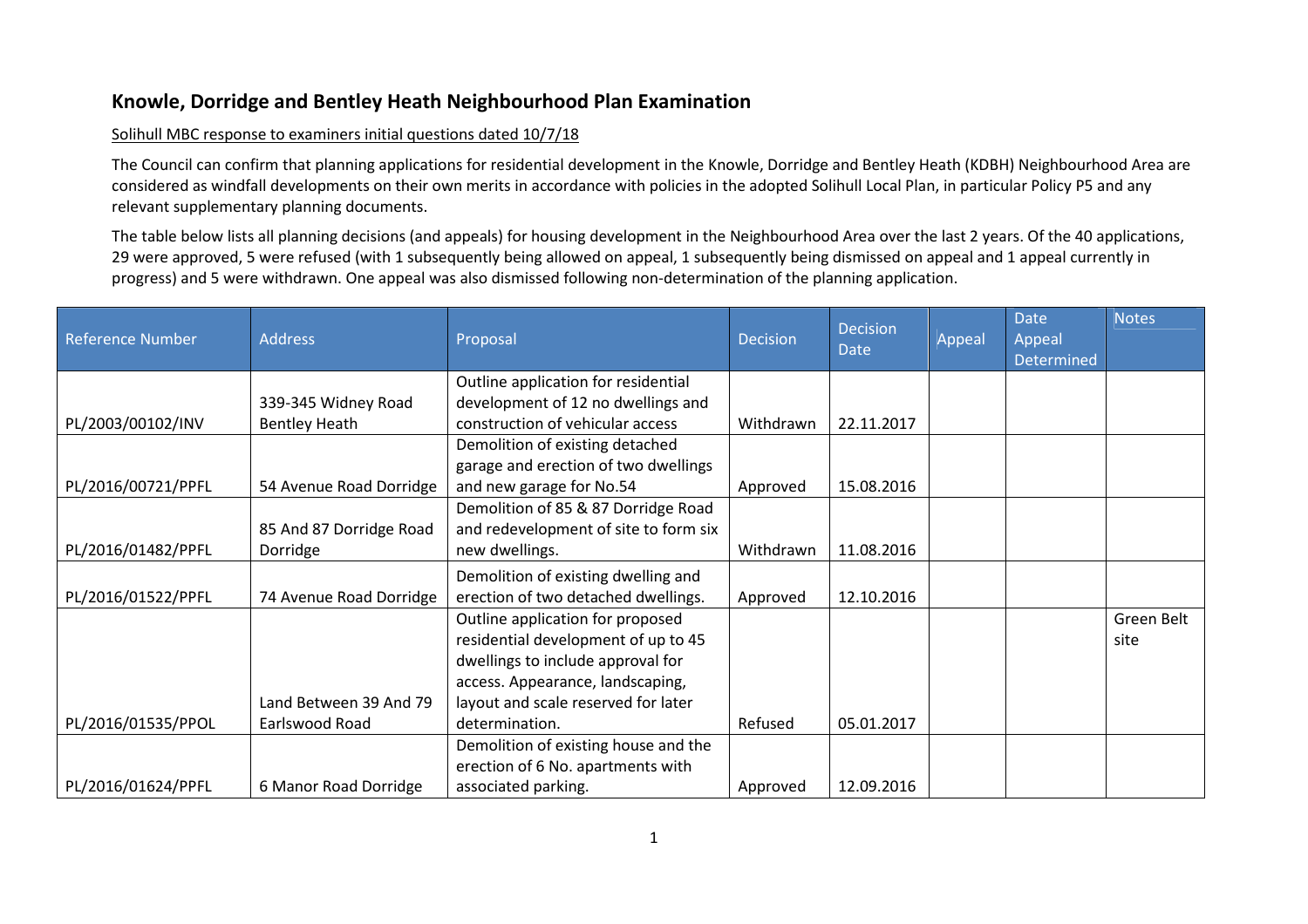| <b>Reference Number</b> | <b>Address</b>           | Proposal                              | <b>Decision</b> | <b>Decision</b><br><b>Date</b> | Appeal         | <b>Date</b><br>Appeal<br><b>Determined</b> | <b>Notes</b> |
|-------------------------|--------------------------|---------------------------------------|-----------------|--------------------------------|----------------|--------------------------------------------|--------------|
|                         |                          | The construction 1 No. detached       | <b>Not</b>      |                                |                |                                            | Green Belt   |
|                         | Land NW Of Oakfield      | dwelling of exceptional design,       | Determined      |                                |                |                                            | site         |
|                         | Adjacent To Woodyard     | including the creation of new access  | (Appeal         |                                |                |                                            |              |
| PL/2016/01975/PPFL      | Cottage                  | track and associated landscaping.     | Submitted)      | 21.11.2017                     | <b>Dismiss</b> | 18.05.2018                                 |              |
|                         |                          | Erection of detached dwelling with    |                 |                                |                |                                            | Refused on   |
|                         | 58 Milton Road Bentley   | part demolition and extension of      |                 |                                |                |                                            | design and   |
| PL/2016/02086/PPFL      | Heath                    | existing dwelling.                    | Refused         | 07.10.2016                     | <b>Dismiss</b> | 13.03.2017                                 | character    |
|                         |                          | Demolition of existing house and      |                 |                                |                |                                            |              |
|                         | 19 Rodborough Road       | erection of 2 new two storey five     |                 |                                |                |                                            |              |
| PL/2016/02169/PPFL      | Dorridge                 | bedroomed houses.                     | Approved        | 07.11.2016                     |                |                                            |              |
|                         |                          | Erection of 2 No. new dwellings       |                 |                                |                |                                            |              |
|                         | 85 Dorridge Road         | (Resubmission of                      |                 |                                |                |                                            |              |
| PL/2016/02384/PPFL      | Dorridge                 | PL/2016/01482/PPFL).                  | Approved        | 05.01.2017                     |                |                                            |              |
|                         |                          | Erection of 2 No. detached 4          |                 |                                |                |                                            |              |
|                         |                          | bedroom dwellings. Amendment to       |                 |                                |                |                                            |              |
|                         | Land Rear Of 150 Station | planning approval                     |                 |                                |                |                                            |              |
| PL/2016/02814/MINFDW    | Road                     | PL/2015/52224/MINFDW.                 | Approved        | 19.12.2016                     |                |                                            |              |
|                         |                          | New dwelling on land adjacent to 1    |                 |                                |                |                                            |              |
|                         | 1 Copt Heath Croft       | Copt Heath Croft and associated roof  |                 |                                |                |                                            |              |
| PL/2016/02817/MINFDW    | Knowle                   | alterations to 1 Copt Heath Croft.    | Approved        | 06.01.2017                     |                |                                            |              |
|                         |                          | Erect replacement dwelling; games     |                 |                                |                |                                            |              |
| PL/2016/03013/PPFL      | 3 Paddock Drive Dorridge | room in rear garden.                  | Approved        | 24.01.2017                     |                |                                            |              |
|                         |                          | Demolition of existing garage and     |                 |                                |                |                                            |              |
|                         |                          | single storey extension, and erection |                 |                                |                |                                            |              |
|                         |                          | of one new detached dwelling to rear  |                 |                                |                |                                            |              |
|                         |                          | of site including access and new      |                 |                                |                |                                            |              |
| PL/2016/03109/PPFL      | 99 Avenue Road Dorridge  | garage.                               | Approved        | 01.02.2017                     |                |                                            |              |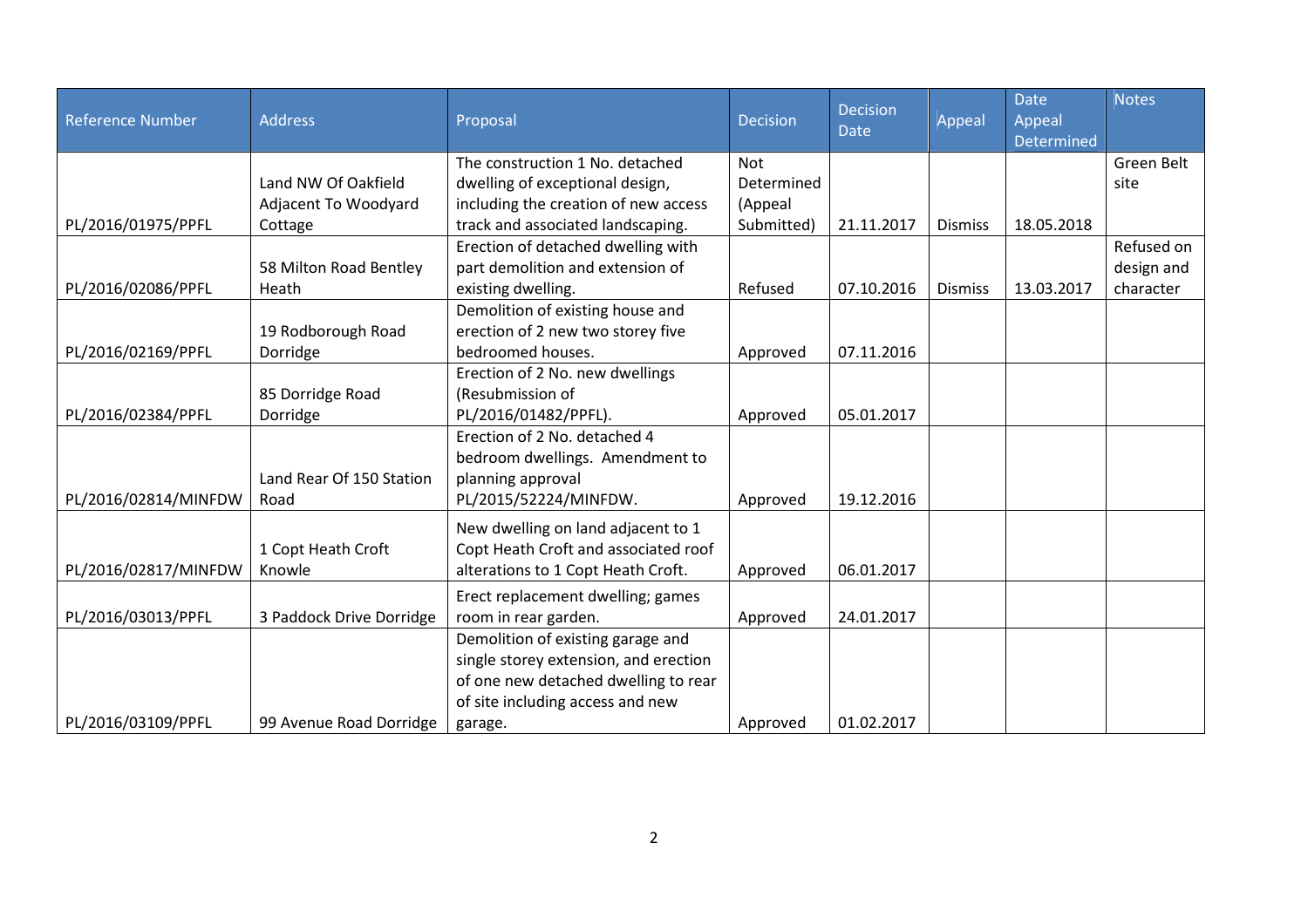| <b>Reference Number</b> | <b>Address</b>           | Proposal                              | <b>Decision</b> | <b>Decision</b><br><b>Date</b> | Appeal  | <b>Date</b><br>Appeal | <b>Notes</b> |
|-------------------------|--------------------------|---------------------------------------|-----------------|--------------------------------|---------|-----------------------|--------------|
|                         |                          | Demolition of existing single storey  |                 |                                |         | Determined            |              |
|                         |                          | blocks and erection of new 2 storey   |                 |                                |         |                       |              |
|                         |                          | blocks to provide increased and       |                 |                                |         |                       |              |
|                         |                          | improved office accommodation.        |                 |                                |         |                       |              |
|                         | Greswolde House 197A     | New render finishes to all new and    |                 |                                |         |                       |              |
| PL/2016/03111/PPFL      | <b>Station Road</b>      | existing elevations.                  | Approved        | 28.02.2017                     |         |                       |              |
|                         | Land Adjacent 20 Lady    | Erection of two storey dwelling house |                 |                                |         |                       | Green Belt   |
| PL/2017/00148/PPFL      | <b>Byron Lane</b>        | with loft accommodation.              | Refused         | 22.06.2017                     | In prog |                       | site         |
|                         |                          | New dwelling on land adjacent to 1    |                 |                                |         |                       |              |
|                         |                          | Copt Heath Croft and associated roof  |                 |                                |         |                       |              |
|                         |                          | alterations to 1 Copt Heath Croft     |                 |                                |         |                       |              |
|                         | 1 Copt Heath Croft       | (Resubmission of                      |                 |                                |         |                       |              |
| PL/2017/00475/MINFDW    | Knowle                   | PL/2016/02817/MINFDW).                | Approved        | 21.04.2017                     |         |                       |              |
|                         |                          | Replace existing dwelling with new    |                 |                                |         |                       |              |
| PL/2017/00869/PPFL      | 8 Avenue Road Dorridge   | dwelling.                             | Approved        | 25.05.2017                     |         |                       |              |
|                         |                          | Conversion of existing dwelling and   |                 |                                |         |                       | Green Belt   |
|                         |                          | outbuildings, including minor         |                 |                                |         |                       | site         |
|                         |                          | demolition and extension works and    |                 |                                |         |                       |              |
|                         |                          | the use of an existing annexe as an   |                 |                                |         |                       |              |
|                         |                          | independent dwelling, to form 11      |                 |                                |         |                       |              |
| PL/2017/01083/PPFL      | The Chase Smiths Lane    | new residential properties.           | Approved        | 03.10.2017                     |         |                       |              |
|                         | 75 Wychwood Avenue       |                                       |                 |                                |         |                       |              |
| PL/2017/01600/MINFDW    | Knowle                   | Replacement dwelling.                 | Approved        | 03.08.2017                     |         |                       |              |
|                         |                          | Existing dwelling to be demolished    |                 |                                |         |                       |              |
|                         | 147 Dorridge Road        | and replaced with 5 bedroom house     |                 |                                |         |                       |              |
| PL/2017/01674/PPFL      | Dorridge                 | and integral garage.                  | Approved        | 24.08.2017                     |         |                       |              |
|                         | 33 Arden Vale Road       | Demolition of existing bungalow and   |                 |                                |         |                       |              |
| PL/2017/01712/PPFL      | Knowle                   | erection of 2 No. dormer bungalows.   | Approved        | 13.09.2017                     |         |                       |              |
|                         | 6 Oak Tree Close Bentley | New 2 bedroom dwelling on side        |                 |                                |         |                       |              |
| PL/2017/01833/MINFDW    | Heath                    | garden site.                          | Approved        | 14.09.2017                     |         |                       |              |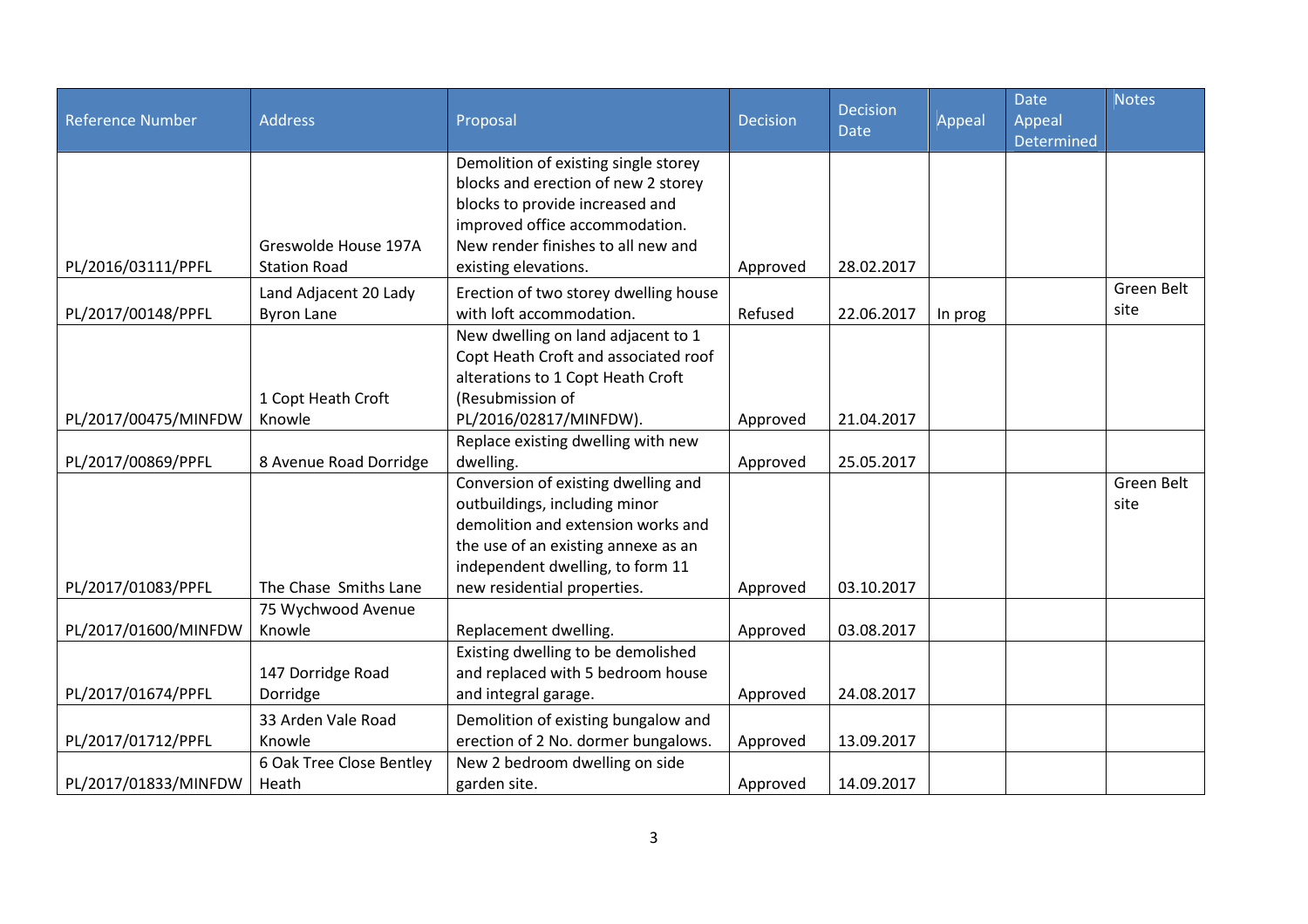|                    |                          |                                        |                 | <b>Decision</b> |        | <b>Date</b>          | <b>Notes</b> |
|--------------------|--------------------------|----------------------------------------|-----------------|-----------------|--------|----------------------|--------------|
| Reference Number   | <b>Address</b>           | Proposal                               | <b>Decision</b> | <b>Date</b>     | Appeal | Appeal<br>Determined |              |
|                    |                          | Demolition of existing house and       |                 |                 |        |                      |              |
|                    |                          | garage and erection of 2 No. two       |                 |                 |        |                      |              |
|                    | 30 Knowle Wood Road      | storey 6 bedroom detached houses       |                 |                 |        |                      |              |
| PL/2017/01910/PPFL | Dorridge                 | (with 2 bedrooms in loft space).       | Approved        | 06.10.2017      |        |                      |              |
|                    | 1324 Warwick Road        |                                        |                 |                 |        |                      |              |
| PL/2017/02025/PPFL | Knowle                   | Erection of one new dwelling to rear.  | Approved        | 20.10.2017      |        |                      |              |
|                    |                          | Demolition of existing detached        |                 |                 |        |                      |              |
|                    |                          | garage and erection of 1 new           |                 |                 |        |                      |              |
| PL/2017/02152/PPFL | 54 Avenue Road Dorridge  | dwelling.                              | Approved        | 11.10.2017      |        |                      |              |
|                    |                          | Demolish existing dwelling and erect   |                 |                 |        |                      |              |
| PL/2017/02187/PPFL | 14 Clyde Road Dorridge   | new house with integral garage.        | Approved        | 04.10.2017      |        |                      |              |
|                    |                          |                                        |                 |                 |        |                      | Green Belt   |
|                    |                          | Application for outline planning for   |                 |                 |        |                      |              |
|                    |                          | erection of single dwelling including  |                 |                 |        |                      |              |
|                    | Land Between 64 And 70   | access. (Appearance, landscaping,      |                 |                 |        |                      |              |
| PL/2017/02190/PPOL | Grove Road               | layout and scale all reserved matters) | Refused         | 11.10.2017      | Allow  | 21.02.2018           |              |
|                    | 156 Widney Road Bentley  |                                        |                 |                 |        |                      |              |
| PL/2017/02521/PPFL | Heath                    | Erect new bungalow.                    | Approved        | 27.11.2017      |        |                      |              |
|                    |                          | Construction of 2 No. dwellings to the |                 |                 |        |                      |              |
|                    |                          | rear of 178 Tilehouse Green Lane       |                 |                 |        |                      |              |
|                    | 178 Tilehouse Green Lane | with associated access, parking and    |                 |                 |        |                      |              |
| PL/2017/03211/PPFL | Knowle                   | turning area.                          | Approved        | 29.03.2018      |        |                      |              |
|                    | 41 Four Ashes Road       |                                        |                 |                 |        |                      |              |
| PL/2017/03256/PPFL | Dorridge                 | Erect new dormer bungalow.             | Approved        | 24.01.2018      |        |                      |              |
|                    |                          | Demolition and replacement of No.      |                 |                 |        |                      |              |
|                    |                          | 97 Avenue Road and erection of one     |                 |                 |        |                      |              |
|                    | 97 And Rear Of 99        | dwelling in the rear of No. 99 Avenue  |                 |                 |        |                      |              |
| PL/2017/03306/PPFL | Avenue Road Dorridge     | Road.                                  | Withdrawn       | 21.12.2017      |        |                      |              |
|                    |                          |                                        |                 |                 |        |                      | Refused on   |
|                    |                          |                                        |                 |                 |        |                      | design and   |
|                    |                          | Demolition of existing garage and      |                 |                 |        |                      | character    |
| PL/2017/03381/PPFL | 35 Avenue Road Dorridge  | erection of one new dwelling.          | Refused         | 06.04.2018      |        |                      | and          |